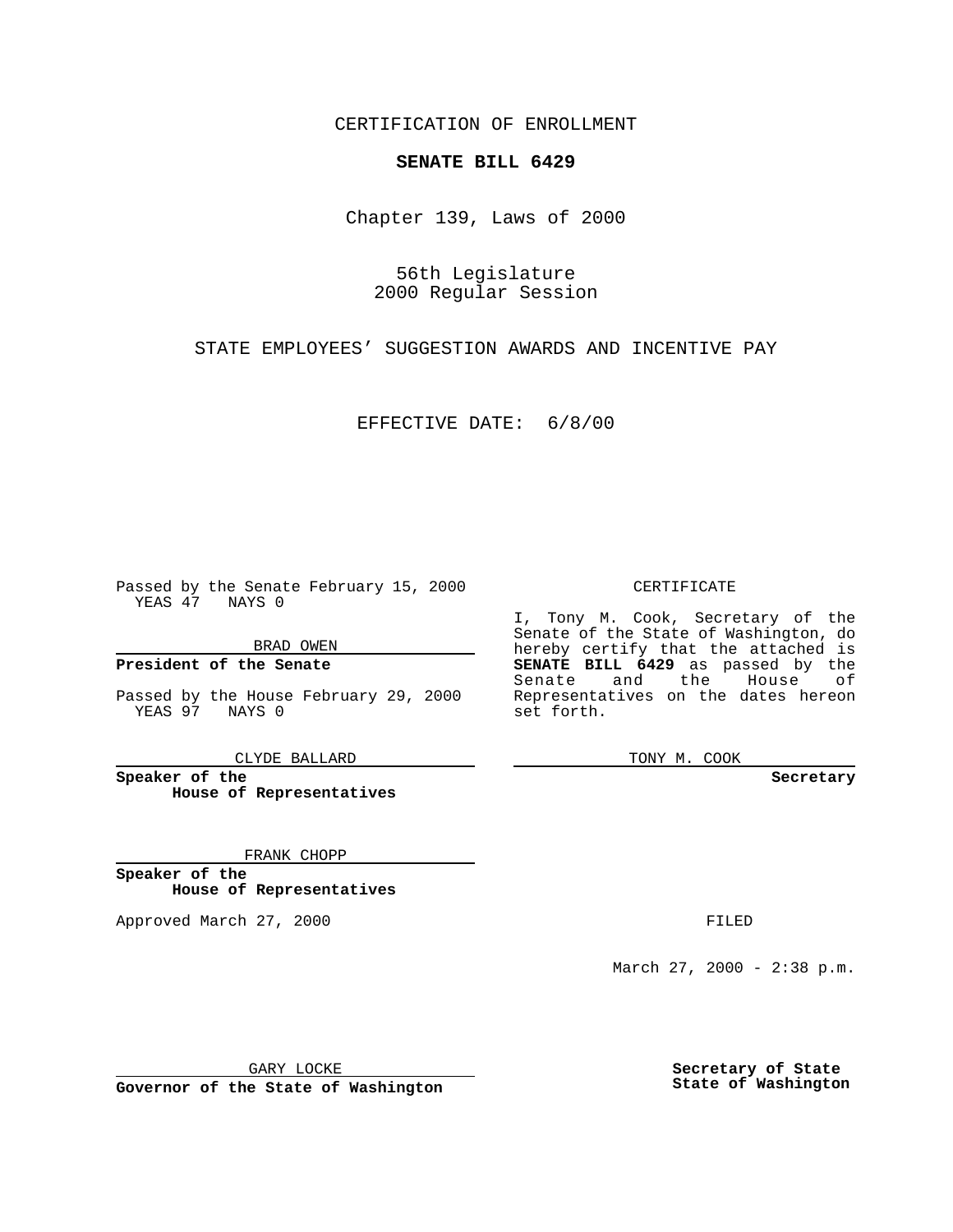## **SENATE BILL 6429** \_\_\_\_\_\_\_\_\_\_\_\_\_\_\_\_\_\_\_\_\_\_\_\_\_\_\_\_\_\_\_\_\_\_\_\_\_\_\_\_\_\_\_\_\_\_\_

\_\_\_\_\_\_\_\_\_\_\_\_\_\_\_\_\_\_\_\_\_\_\_\_\_\_\_\_\_\_\_\_\_\_\_\_\_\_\_\_\_\_\_\_\_\_\_

Passed Legislature - 2000 Regular Session

**State of Washington 56th Legislature 2000 Regular Session**

**By** Senators Patterson and Horn; by request of Secretary of State

Read first time 01/17/2000. Referred to Committee on State & Local Government.

 AN ACT Relating to state employees' suggestion awards and incentive pay; and amending RCW 41.60.015 and 41.60.150.

BE IT ENACTED BY THE LEGISLATURE OF THE STATE OF WASHINGTON:

 **Sec. 1.** RCW 41.60.015 and 1999 c 50 s 2 are each amended to read as follows:

 (1) There is hereby created the productivity board, which may also 7 be known as the employee involvement and recognition board. The board shall administer the employee suggestion program and the teamwork incentive program under this chapter.

(2) The board shall be composed of:

(a) The secretary of state who shall act as chairperson;

 (b) The director of personnel appointed under the provisions of RCW 41.06.130 or the director's designee;

 (c) The director of financial management or the director's designee;

 (d) The director of general administration or the director's designee;

 (e) Three persons with experience in administering incentives such as those used by industry, with the governor, lieutenant governor, and